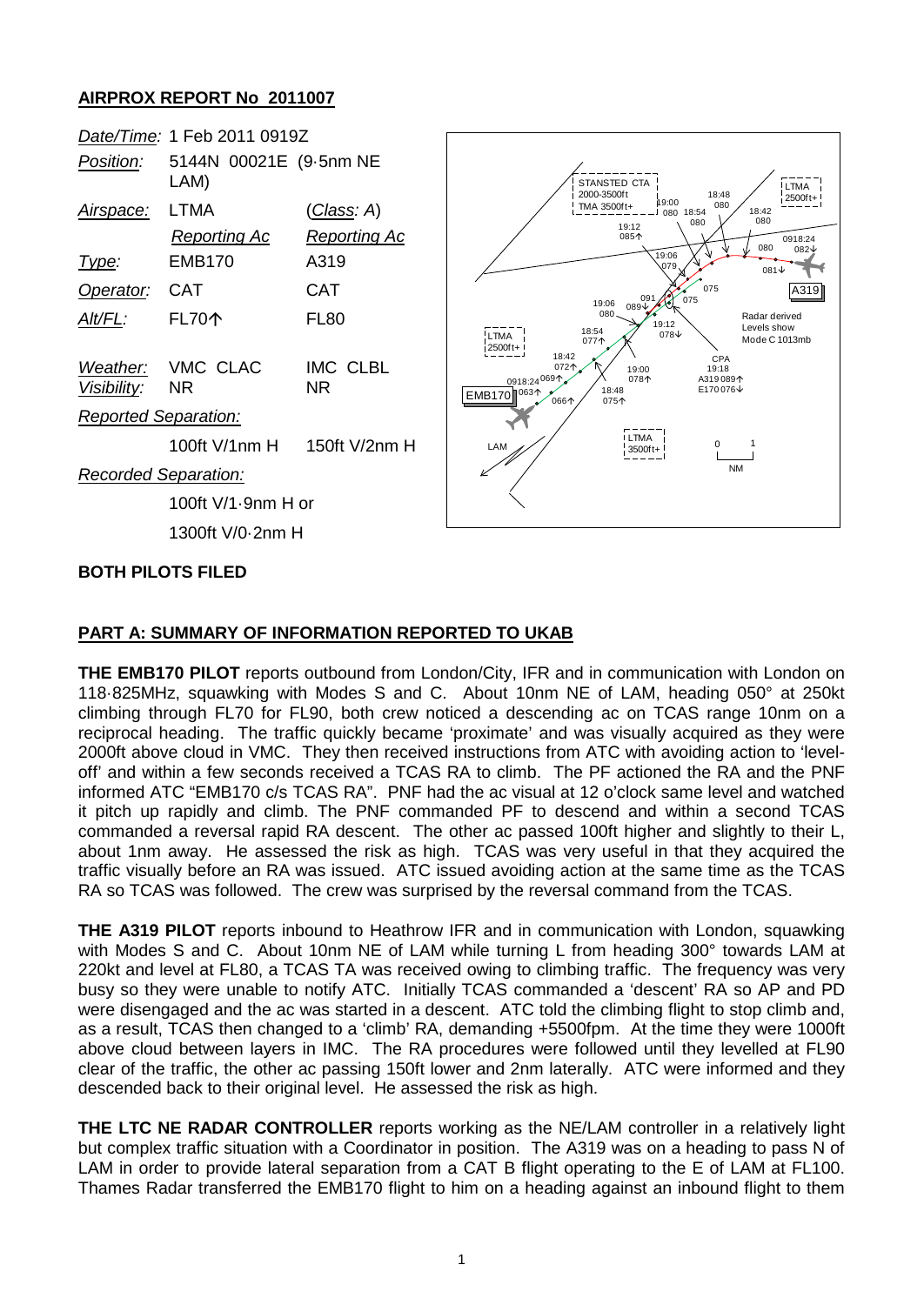through LAM. He climbed the EMB170 to FL90 underneath the CAT B ac without reference to the A319 and routed the A319 direct to LAM when it was clear of the CAT B. At the same time he had a Northolt to London/City positioning flight which was cruising at altitude 4000ft whilst Luton Tower telephoned the Coordinator requesting a release on a CLN departure. In order to facilitate this release he discussed with the Coordinator a plan involving the Coordinator calling Heathrow INT N to shortcut the flight to LAM through the Heathrow RMA. Concurrently an Elstree outbound flight called on frequency outside CAS and he issued a squawk and identified the ac as per SOPs. He spotted his mistake when the EMB170 was passing FL72 and when he attempted to pass avoiding action no reply was received. He again attempted to pass avoiding action and was met with a garbled response, possibly from both subject flights, indicating a TCAS RA. The flights quickly passed and reported back under his control.

**ATSI** reports that the Airprox in Class A CAS between an A319 and an Embraer E170 (EMB170) was reported by both pilots, NE of LAM at FL080.

The A319 was inbound London Heathrow from Prague and was in contact with LTC NE under a RCS. The EMB170 had departed London City Airport on a flight to Stockholm Arlanda and was in contact with LTC NE under a RCS.

LTC NE (LAM, LOREL and NE Deps sectors combined) was being operated by a single tactical controller supported by the LTC N Coordinator. There were no reported unserviceabilities and the controller was using Debden surveillance data on the situation display. The NE controller was on the first morning duty of a six day cycle. The controller had been detached from watch for the previous 2 cycles on operationally related projects so his last operational duty had been 2 weeks previous. The NE controller described the traffic levels as light with a high level of complexity.

ATSI had access to the following in the course of its investigation: LTC NE controller's report, A319 and EMB170 pilot reports, transcription of the LTC NE frequency (118·825MHz), recording of LTC Group Supervisor N's deskside, recorded area surveillance, ANSP unit report, TCAS Performance Assessment (NATS), Aircraft Operator's timeline of events [QAR download] and interview with the LTC NE controller.

The NE controller reported briefing as normal at the start of duty (0700 UTC). The controller's first session of the day was a busy 30min session commencing at 0730 on LTC NW, which the controller and his colleagues felt had gone well. The Controller reported that it was not unusual for the NE sectors to be band-boxed after the 'first-wave' of morning traffic. The controller took over from a trainee at 0900 and recalled being informed that a Category B flight was coming in to the sector to be worked at FL100. The controller was using the NE Deps situation display with the adjacent (LOREL) screen filtered to show LAM inbounds and the smaller Essex planning screen above. On taking over, the controller described the traffic situation as 'normal' and 'quiet'.

At 0910:57 the A319 flight called LTC NE passing FL217 in the descent to FL150, having been transferred from LTC E 50nm E of LAM. The ac was following the LAM3A arrival for Heathrow. The LTC NE controller acknowledged the call. The previous ac into the LAM hold was in the process of being vectored off the stack by Heathrow INT N and there were no other ac inbound to LAM.

The controller described the A319 flight's first call as 'a bit early' but 'nothing unusual'. At the time, the controller was climbing a Luton DVR departure above its Standing Agreement level, which would have been MSL to LTC S, to LAC S15 levels. He did not remember whether he or the Coordinator initiated the coordination sequence for this ac. Other traffic at this time were 2 Heathrow BPK departures, 2 London City N'bound departures and a London City inbound via LAM. Due to the prevailing traffic the controller's focus of attention was in and around BPK. A non-standard positioning flight to London City (via BPK) had also just become airborne from Northolt.

At 0911 Elstree aerodrome called the LTC Group Supervisor N, requesting a clearance for a BE36 departure. The Elstree representative informed the GS that the flight would be '*ready in a few*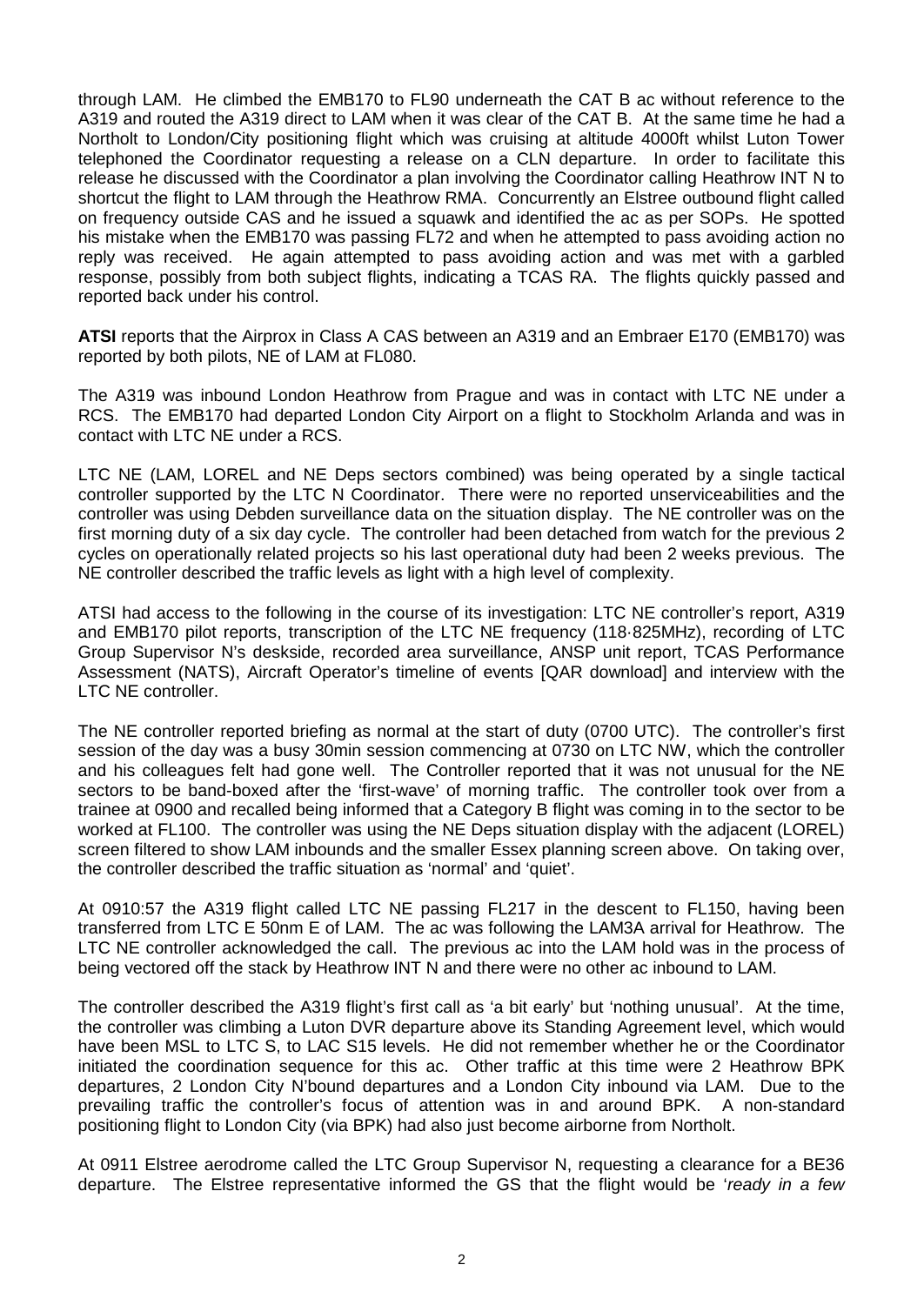*minutes*'. The GS issued squawk 3411 with instructions to remain outside CAS, on track BPK and contact 118·825MHz.

LTC MATS Part 2 (GEN-144) states that Elstree will contact FDS NE to confirm that an appropriate flight plan is held. The allocated SSR code will be passed and the flight activated using the ETD provided. The MATS Part 2 also states (NTH-34) that for Elstree departures requesting clearance to enter CAS, Elstree will contact LTC Luton Approach who will coordinate an airways joining clearance with TMA N (the traffic having free-called Luton Approach and been placed under an appropriate service, NTH-29).

At 0912:32 the NE controller instructed the A319 flight to descend FL80 to be level 5nm before LAM. This was read-back correctly. The controller noted that the decision to give a level restriction to the A319 was predicated on the expectation that the Cat B flight would remain W of LAM at FL100. The controller reported previous dialogue with LTC Heathrow INT regarding ensuring adequate separation was assured by TMA for LAM inbounds against Cat B traffic. The controller recalled looking at the strips to descend the A319 and did not recall assimilating the actual position of the Cat B flight. The controller reported that Cat B flights operating in the vicinity of, but mainly W of LAM, were not an uncommon daily experience (described as 75% of the time).

The A319 fps was moved underneath the Cat B fps in the fps bay (see table below). The high-level Luton DVR departure was to be turned and transferred, a Stansted DVR departure had become airborne and he had resolved a confliction between a London City departure and London City arrival.

LTC Heathrow INT called NE to say that the Cat B flight was 'on-task': its location now being SE of LAM. Upon assimilating this, at 0913:59, the controller instructed the A319 flight to turn R 15°. The A319 was 33nm E of LAM and the pilot read-back the instruction stating that the new heading would be 280°. The controller stated that the heading would take it N of the standard inbound route and enable the A319's descent through the level of the Cat B flight. The controller noted that if the LAM sector had been operated independently then coordination would have been required with LTC NE Deps. In the present configuration this was not necessary. (Throughout the period of events the A319 was the only ac associated with the LAM sector; all other traffic was associated with NE Deps or LOREL). Heathrow INT N was controlling the Cat B flight. The NE controller stated that this was not unusual for these flights, particularly as they generally stayed W of LAM. The controller recalled that the Cat B fps stated '10 SE LAM' as the tasking area. For Cat B flights E of LAM, NE may elect to work the flight. The controller recalled there being only one Cat B fps, which was in the LAM fps bay. He could not recall there being, and was fairly certain there was not, a strip in the BPK bay.

Thames Radar requested approval to place a London City CLN departure (the EMB170) on a heading to vector against an inbound to London City via LAM; this was approved. The NE controller stated that the normal SID track of these departures would take the ac S of LAM before turning NE'ly. The SID climbs to altitude 4000ft. The controller stated that his default way of working London City CLN departures was to 'look at LAM, climb to MSL' and stated that it was a technique he taught his trainees. The EMB170 strip was located under the BPK designator.

| controller reported hotming untervally about the strip display. |              |                               |                  |            |
|-----------------------------------------------------------------|--------------|-------------------------------|------------------|------------|
|                                                                 | <b>LOREL</b> | <b>BPK</b>                    | <b>LAM</b>       |            |
|                                                                 |              | EGGW DVR dep 170              |                  |            |
|                                                                 |              | <b>EGLC</b> outbound          | A319 $\sqrt{80}$ | <b>SND</b> |
|                                                                 |              | EGLC inbound                  | <b>Cat B 100</b> |            |
|                                                                 |              | EMB170 4A<br>(EGLC-ESSA) 050° |                  |            |

The controller reported nothing untoward about the strip display\*

\* diagram for illustrative purposes and not wholly representative of all fpss.

At 0917:05 the EMB170 flight called LTC NE passing altitude 3300ft climbing to 4000ft on a heading of 050°. The EMB170 was tracking towards LAM, approximately 1nm SW of the VOR. At this time the NE controller was dealing with Luton ATC's second attempt to request release for a CLN departure and in discussion with the N Coordinator regarding accommodation of Luton's request.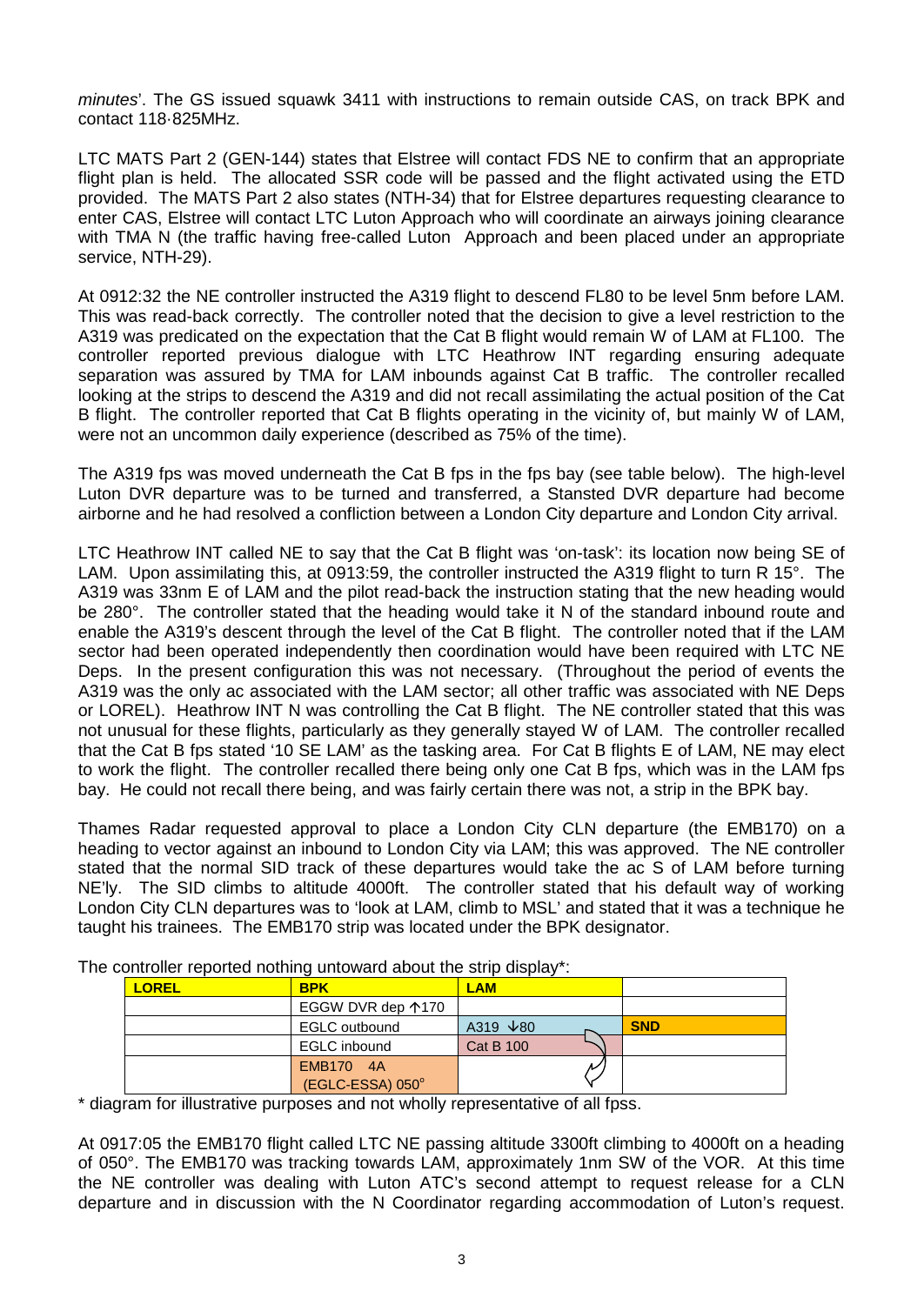The NE controller instructed the EMB170 flight to continue on its present heading and climb FL90 (which the controller stated was against the Cat B flight at FL100). The controller reported a 'fastest finger first' situation for Northolt and Luton departures via BPK, given the route convergence and altitude constraints in the area. The controller reported that the Northolt departure to London City had been released and then Luton subsequently called for a release but were instructed, "Negative, will call you back". Once the Northolt departure was airborne the controller reported that it was not unusual to receive a follow-up call from Luton Tower, as they could see the departure from Northolt airborne on their ATM. After the second call from Luton the controller recalled entering into a discussion with the N Coordinator about how to accommodate the Luton departure 'for expediency of the traffic'.

At 0917:40 the BE36 flight departure from Elstree called LTC NE, c/s only. The BE36 was squawking 7000, rather than the pre-assigned code '3411'. 7000 codes were filtered out from the NE controller's display. The NE controller asked the BE36 flight to confirm its altitude believing that the ac may be beneath the surveillance coverage on the sector. The BE36 pilot replied, "…*just climbing up to two thousand three hundred two thousand four hundred er towards BPK*…" The NE controller instructed the BE36 flight to select Mode A 3411 with ident. This instruction was read-back initially by the Northolt-London City positioning flight, closely followed by the BE36 pilot's reply.

The controller believed the MATS Part 2 procedures for Elstree departures were for the aerodrome to call FPS S and, via the Coordinator, be passed a release time, squawk and any other information (such as remain clear). A tick would be placed against the squawk by the ATSA. There was no such tick on the NE controller's fps. The controller recalled that usually Elstree departures would be seen as code-c/s converted data blocks before the flight called on frequency. When the BE36 pilot called, the controller's initial thoughts were 'who?' and he started to look for a strip. The Coordinator was also looking on the situation display and pointed out a filtered-out position display symbol in the vicinity of Elstree. When the controller issued the 3411 squawk to the BE36 flight he recalled momentarily being confused as he believed he heard a foreign accent take the call (which was the Northolt – London City flight).

Immediately after hearing the BE36 pilot's reply the controller, at 0918:22, stated, "*Thank you. Break. [A319 c/s] resume own navigation direct to LAM*". The controller recalled that saying 'thank you' was an indication to himself that his doubt about the errant read back had been cleared. At this time the A319 and EMB170 were 8nm apart: the A319 on heading 280° passing FL082 for FL080 with the EMB170 8nm SW of the A319 climbing through FL063 for FL090. The EMB170 was between the A319's present position and LAM. When questioned about this point in the sequence of events the controller believed a certain amount of tunnelling had taken place i.e. only the Cat B flight and A319 figured in his visual scan – not the EMB170. The EMB170 was not in a 'normal position'.

After instructing the A319 flight to resume own navigation to LAM the controller's attention then turned back to the BE36 stating, *"(BE36 c/s) you're identified two miles er southwest of Brookmans Park it's a Basic Service only outside controlled airspace*". The BE36 pilot responded at 0918:37 by asking if the controller wished the ac to route towards LAM before CLN.

STCA between the EMB170 and A319 activated at 0918:42 as the NE controller responded to the BE36 pilot's question.

Immediately prior to recognising the conflict the controller's intention was to issue a joining clearance to the BE36 flight. The controller could only recall seeing 'the situation' e.g. the confliction, he could not recall if STCA had alerted him to the fact or not. He immediately realised his error and instructed the EMB170 flight, *"(EMB170 c/s) avoiding action stop climb immediately*" (0918:49). The controller recalled his immediate thought was to stop the EMB170. He believed he said 'stop climb' because the ac was still climbing. His next immediate thought was 'that's vertical avoidance – do something laterally'.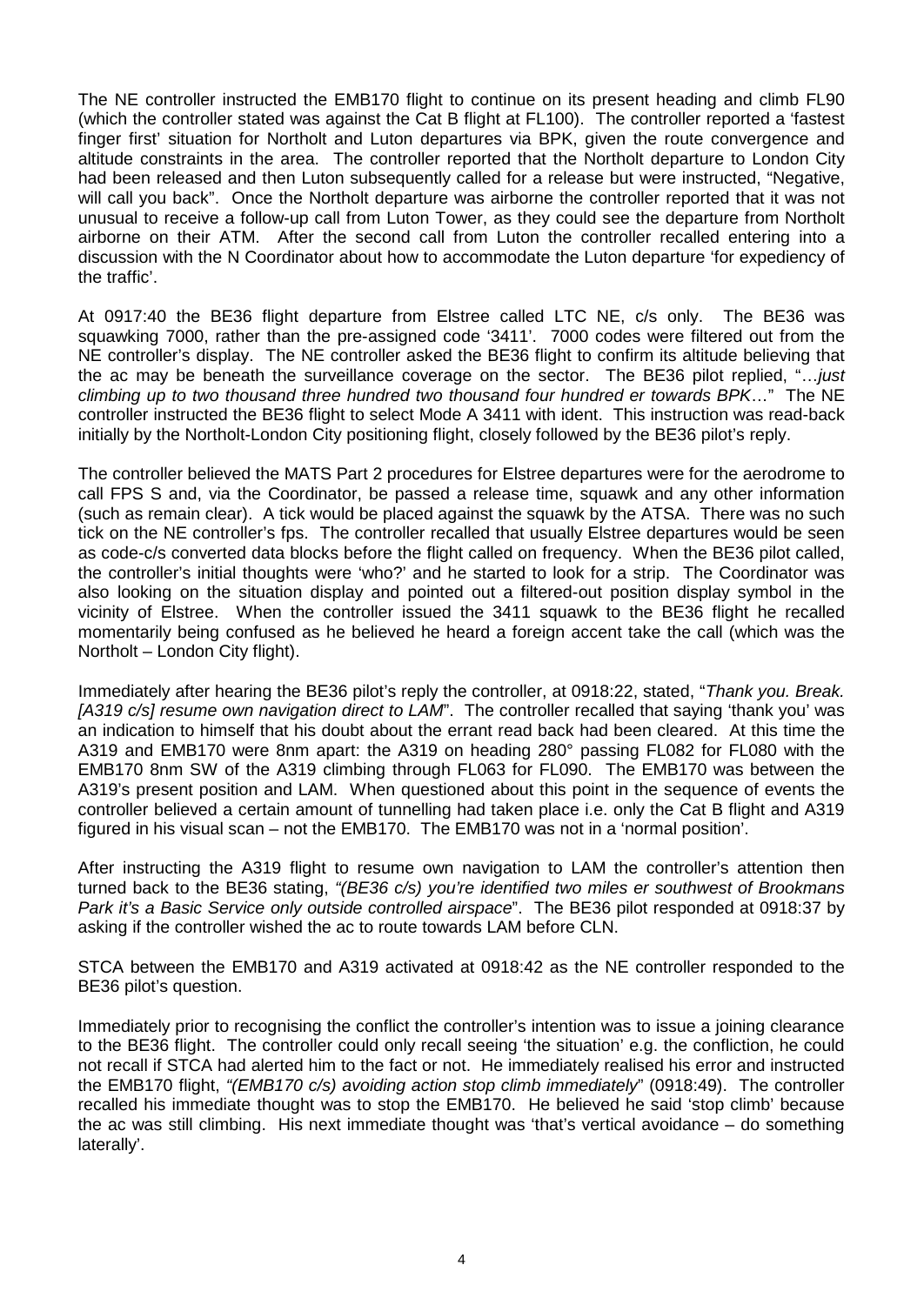The NE controller then gave lateral avoiding action to the EMB170 flight at 0918:52, *"(EMB170 c/s) avoiding action turn right heading one eight zero degrees"*. The EMB170 pilot responded, *"TCAS R A"*.

The NE controller was aware of the MATS Part 1 requirements for non-intervention in TCAS encounters. He knew not to give avoiding action to the A319 and recalled accepting that the situation was now 'hands-off'. There then followed an unidentified transmitter switch non-modulation as the STCA changed to a high-level alert.

The EMB170 received a Traffic Alert (TA) at 0918:39 and, gaining a visual sighting of the A319, slowed its ROC. The crew reported that the NE controller's instruction to 'stop climb' (0918:49) had no bearing on the crew's actions as at 0918:51 the EMB170 received an RA 'Climb' ['Maintain v/s – crossing']. Additionally, the NE controller's lateral avoiding action at 0918:52 was not heard in the cockpit due to cockpit noise. Post incident the crew of the EMB170 described how they had initially observed their closure with the A319 and took the precaution to reduce their ac's ROC. They recalled that the controller's "stop climb" instruction came as the first TCAS RA was received – the latter being followed as per company SOP. The crew also clarified that the EMB170 TCAS generated 'RA reversal' came after the Pilot-Non-Flying had observed the A319's change in pitch attitude.

The A319 crew recalled that, prior to the encounter, they had been aware of the EMB170's clearance to FL90 and therefore remained vigilant. The A319 received a TA at 0918:39 as the ac commenced its L turn and this was upgraded to a RA 'Monitor v/s' at 0918:52 before 1sec later at 0918:53 it changed to an RA 'Descend' ['Descend, crossing descend']. The A319 crew reported that all RA commands were followed as per company SOP.

The TCAS software used on both ac, when calculating the geometry required to avoid confliction, factors in a 5sec delay in pilot response to a commanded RA and reduces the anticipated response time in an RA-reversal to 2·5sec.

At 0918:57, the EMB170 received an RA reversal, being instructed to descend ['Descend now'] and 1sec later at 0918:58 the A319 also received an RA reversal to climb ['Climb, climb now']. The A319's TCAS also then instructed an 'Increase climb, increase climb' at 0919:02.

At 0918:59 the Northeast controller asked the A319 flight, *"(A319 c/s) have you got TCAS?*" There was another unidentified transmitter switch non-modulation, and 6sec later the NE controller transmitted, *"(A319 c/s) London*", which was answered by the A319 crew, *"…TCAS RA"*. The NE controller requested that the A319 crew report when clear of conflict.

Surveillance analysis at 0918:39 shows the EMB170 climbing through FL069 when it received a Traffic Alert; the A319, level at FL080, receives its TA at the same time. The EMB170 continued its climb to FL075, at which point at 0918:51 the first RA ("Climb") was received. The ac were laterally separated by 4·7nm and the A319's L turn was not observed to be taking effect yet. Seven seconds later as the EMB170 reached FL077 [0918:58] the RAs were reversed: the distance between the ac now being 3·7nm. Separation was lost at 0919:00 with only 2·8nm and 200ft between the ac. The A319 was then recorded as descending for a short period [between 0919:00 and 0919:06 from FL080 to FL079: separation 100ft/1·9nm] before climbing 600ft in 6sec [0919:12 separation 700ft/1nm] and eventually passing FL089, when vertical separation was restored at 0919:18. At this time, the CPA, the ac passed abeam each other by 0·2nm, 1300ft apart.

At 0919:26 the EMB170 flight reported clear of conflict and at 0919:30 the A319 flight reported, *"clear of conflict returning to Flight Level 80*".

At 0919:38 the EMB170 flight was instructed to resume its own navigation to CLN and at 0920:01 the A319 flight was transferred to Heathrow Director.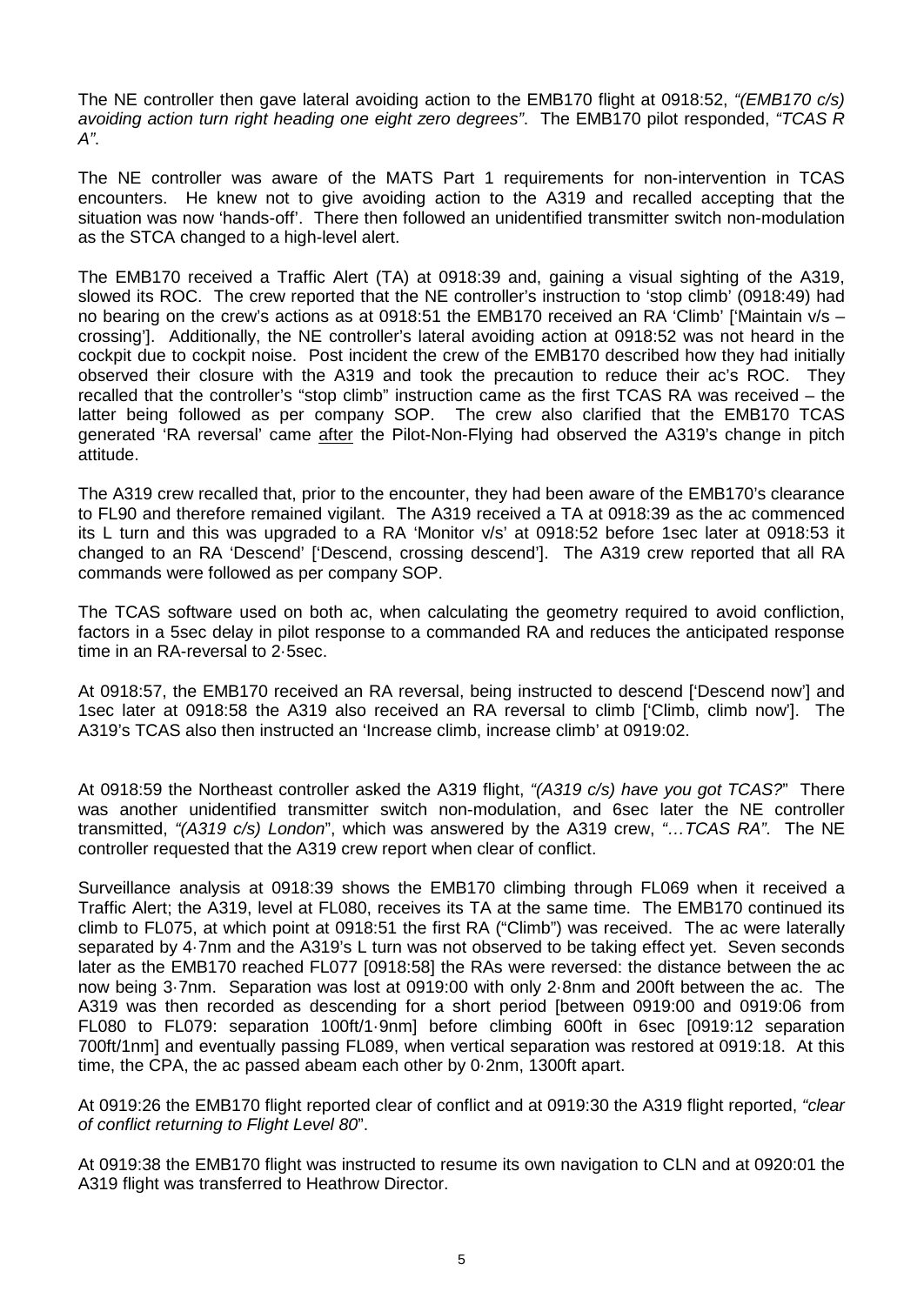

Graphic above courtesy of Eurocontrol from an ACAS II Bulletin.

The NE controller was relieved at 0920:31.

There were no external factors affecting the controller's performance prior to the incident. Operationally, the controller's traffic mix was complex including:

Non-standard Northolt to London City positioning flight

Request from Luton for a departure release

Category B flight operating in an area not usual for the task

Facilitation of climb for traffic exiting to LAC S15

EMB170, London City CLN departure, off-SID route to facilitate a London City inbound

Elstree departure: airborne without the allocated Mode A code and calling LTC Northeast direct

All other standard TMA traffic.

The A319 was the only ac into the LAM hold and was transferred to the NE sector 50nm prior to the hold. The controller's interaction with the aircraft on its route to LAM was minimal: one descent instruction and one heading instruction.

The EMB170 was off-route and not where the controller would normally expect it to be. The controller, usually having a habit of climbing these departures to MSL only, chose to climb the EMB170 to FL090, underneath the Cat B flight at FL100.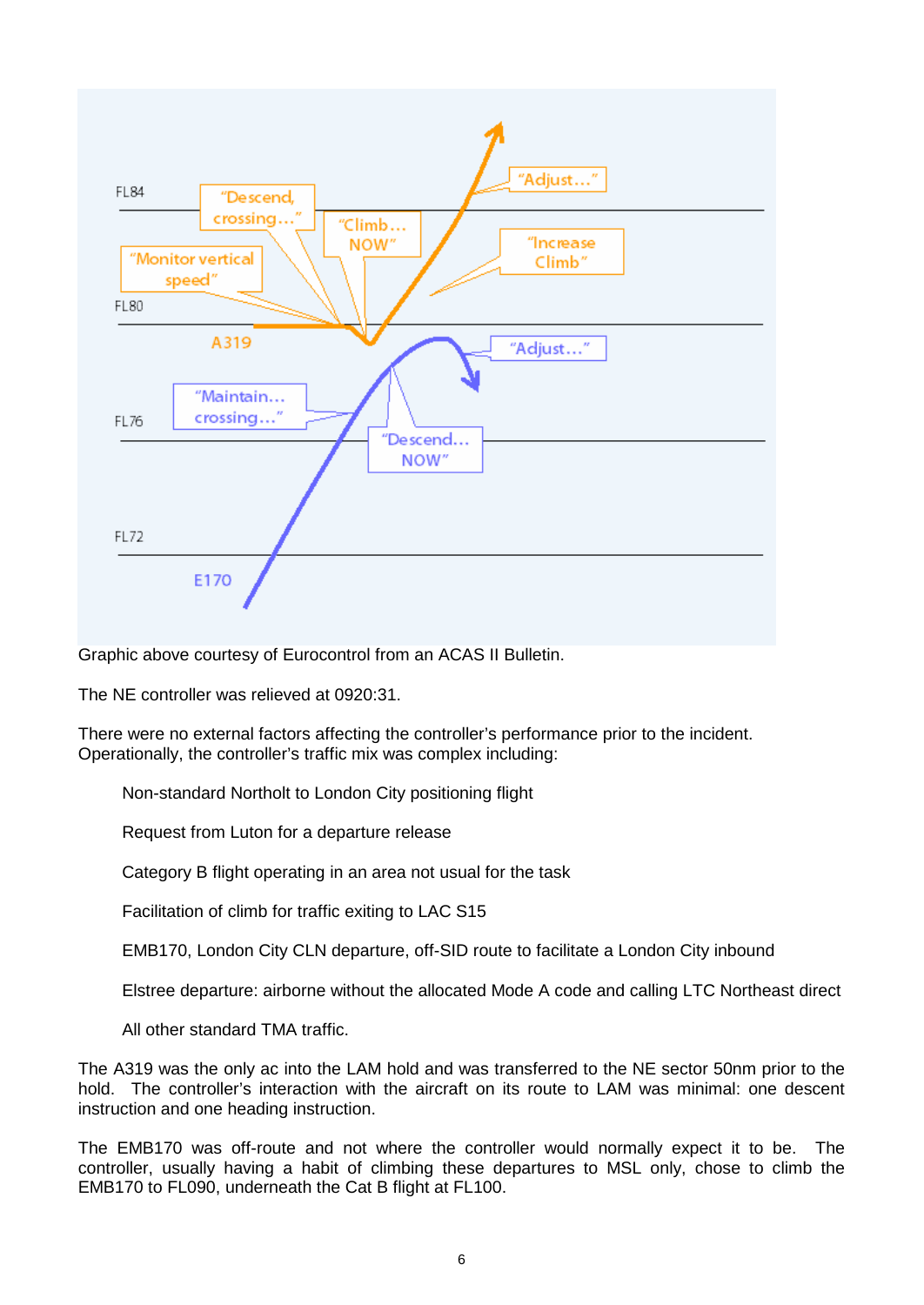All displays were functioning correctly and the fps outfall was normal for the sector.

The BE36 was an unpre-empted addition to the controller's traffic. As the ac was not displaying the allocated Mode A code it was not immediately apparent to the controller. ATSI were unable to determine why the BE36 was not displaying the 3411 squawk passed to the Elstree representative. ATSI could not determine if there was evidence of the BE36 flight having called LTC Luton Approach prior to its call to NE.

As the controller finished dealing with the BE36 he chose to instruct the A319 flight to resume its own navigation to LAM as it was now beneath the Cat B flight. The controller's next intended action was to join the BE36 into CAS.

In instructing the A319 flight to resume its own navigation the controller did not to ensure separation with the EMB170. The controller did not detect, from the situation display, the presence of the EMB170 between the A319 and LAM. Hence the controller's description of 'tunnelling' of information, resulting in him not integrating all the information available to him i.e. the presence of the EMB170 display symbol.

The controller had forgotten the presence of the EMB170, having previously climbed it underneath the Cat B flight and through the level of the A319. This omission was likely caused by an overload in working memory at the time – his capacity and plans having been changed whilst dealing with the BE36.

As the event occurred, the controller attempted to issue avoiding action; however once the EMB170 stated that it was acting in accordance with a TCAS RA, the controller allowed the ac to act upon their TCAS instructions without further interruption.

The rapid evolution of the encounter prompted several TCAS resolution commands in each ac. All of which were followed in accordance with procedure by both crews.

The Airprox occurred on the LTC NE sector, 10nm NE of LAM at FL080 when the NE controller turned an A319 into confliction with an EMB170. The A319 flight was at FL080 and had been instructed to resume its own navigation to LAM. The EMB170 was climbing to FL090 on a heading of 050°. The minimum distance between the ac at 0919:12 was 1·0nm/700ft (approximately 6116ft acto-ac distance). The event was recovered by TCAS.

Analysis of the incident determined that the controller, having experienced a tunnelling of the information displayed to him, did not integrate the position of the EMB170 into his decision to turn the A319 towards LAM.

The controller, being competent in accordance with unit procedures, experienced a complex workload comprising of non-standard flights, non-standard ac routings, a request to join CAS from an unanticipated Elstree departure and operational pressures to release ac from Luton.

The issues concerning the Elstree departure have been addressed by LTC and Elstree: namely, unit personnel have been reminded of the correct procedures for departures and the AIP has been updated to advise pilots that they are to call LTC Luton Approach on departure.

Recommendations:

There are no CAA ATSI recommendations as a result of this incident. ATSI note that a comprehensive investigation by the ANSP, in conjunction with the Aircraft Operator, has produced a set of actions and recommendations including:

Alignment of procedures for Elstree, TC North, Luton Approach and the General Aviation community.